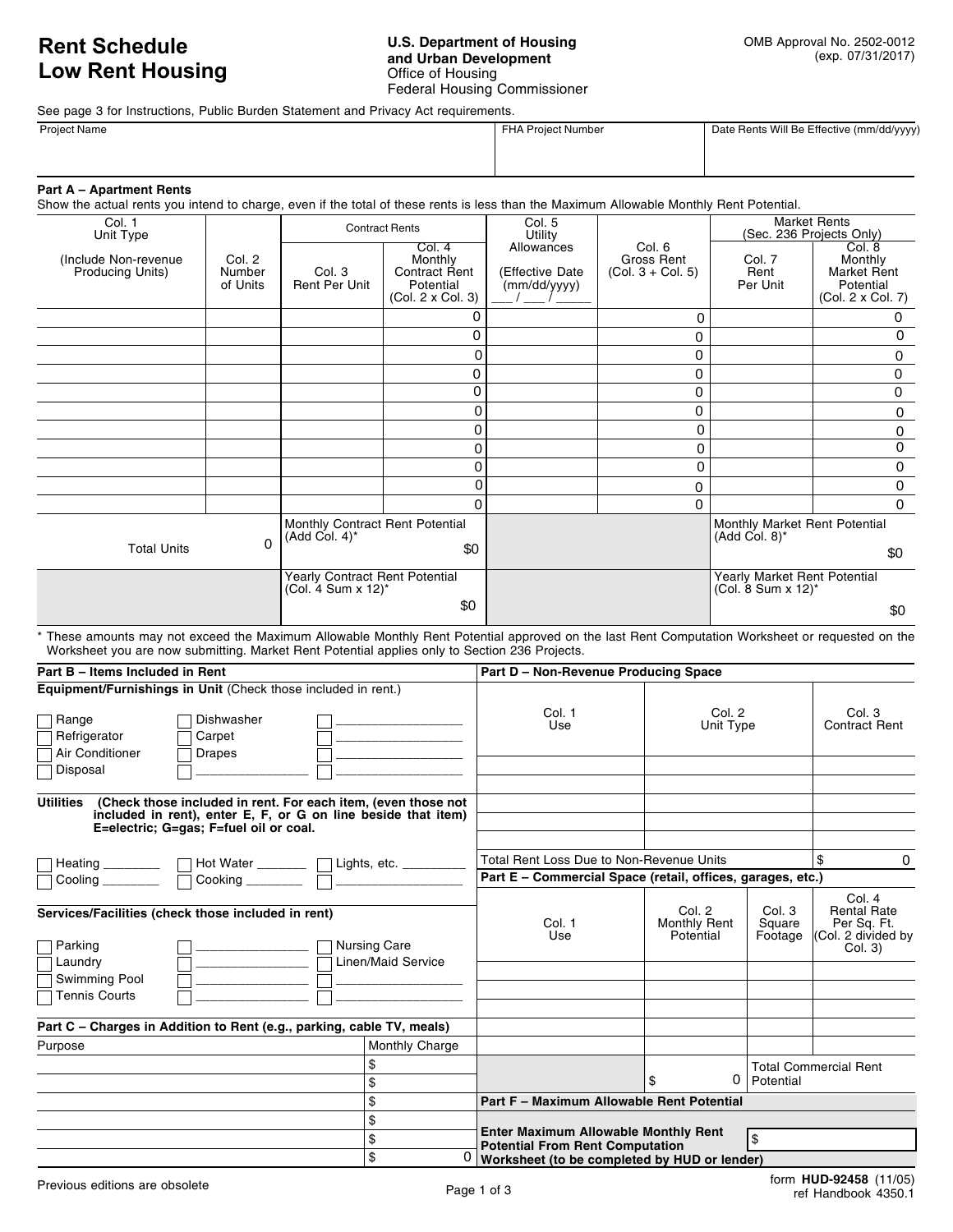| Part G - Information on Mortgagor Entity                                                                                                                              |                   |                                 |                                                 |                                               |
|-----------------------------------------------------------------------------------------------------------------------------------------------------------------------|-------------------|---------------------------------|-------------------------------------------------|-----------------------------------------------|
| Name of Entity                                                                                                                                                        |                   |                                 |                                                 |                                               |
| Type of Entity                                                                                                                                                        |                   |                                 |                                                 |                                               |
| Individual<br>General Partnership                                                                                                                                     |                   | Joint Tenancy/Tenants in Common | Other (specify)                                 |                                               |
| Corporation<br><b>Limited Partnership</b>                                                                                                                             | Trust             |                                 |                                                 |                                               |
| List all Principals Comprising Mortgagor Entity: provide name and title of each principal. Use extra sheets, if needed. If mortgagor is a:                            |                   |                                 |                                                 |                                               |
| • corporation, list: (1) all officers; (2) all directors; and (3) each stockholder having a 10% or more interest.                                                     |                   |                                 |                                                 |                                               |
| • partnership, list: (1) all general partners; and (2) limited partners having a 25% or more interest in the partnership.                                             |                   |                                 |                                                 |                                               |
| • trust, list: (1) all managers, directors or trustees and (2) each beneficiary having at least a 10% beneficial interest in the trust.                               |                   |                                 |                                                 |                                               |
| Name and Title                                                                                                                                                        |                   |                                 |                                                 |                                               |
|                                                                                                                                                                       |                   |                                 |                                                 |                                               |
| Name and Title                                                                                                                                                        |                   |                                 |                                                 |                                               |
|                                                                                                                                                                       |                   |                                 |                                                 |                                               |
| Name and Title                                                                                                                                                        |                   |                                 |                                                 |                                               |
|                                                                                                                                                                       |                   |                                 |                                                 |                                               |
| Name and Title                                                                                                                                                        |                   |                                 |                                                 |                                               |
|                                                                                                                                                                       |                   |                                 |                                                 |                                               |
| Name and Title                                                                                                                                                        |                   |                                 |                                                 |                                               |
|                                                                                                                                                                       |                   |                                 |                                                 |                                               |
| Name and Title                                                                                                                                                        |                   |                                 |                                                 |                                               |
|                                                                                                                                                                       |                   |                                 |                                                 |                                               |
| Name and Title                                                                                                                                                        |                   |                                 |                                                 |                                               |
|                                                                                                                                                                       |                   |                                 |                                                 |                                               |
| Name and Title                                                                                                                                                        |                   |                                 |                                                 |                                               |
|                                                                                                                                                                       |                   |                                 |                                                 |                                               |
| Name and Title                                                                                                                                                        |                   |                                 |                                                 |                                               |
|                                                                                                                                                                       |                   |                                 |                                                 |                                               |
| Name and Title                                                                                                                                                        |                   |                                 |                                                 |                                               |
|                                                                                                                                                                       |                   |                                 |                                                 |                                               |
| Name and Title                                                                                                                                                        |                   |                                 |                                                 |                                               |
|                                                                                                                                                                       |                   |                                 |                                                 |                                               |
| Part H - Owner Certification                                                                                                                                          |                   |                                 |                                                 |                                               |
| To the best of my knowledge, all the information stated herein, as well as any information provided in the accompaniment herewith, is true and accurate.              |                   |                                 |                                                 |                                               |
| Warning: HUD will prosecute false claims and statements. Conviction may result in criminal and/or civil penalties. (18 U.S.C. 1001, 1010, 1012; 31 U.S.C. 3729, 3802) |                   |                                 |                                                 |                                               |
| Name and Title                                                                                                                                                        |                   | Authorized Official's Signature |                                                 |                                               |
|                                                                                                                                                                       |                   |                                 |                                                 |                                               |
|                                                                                                                                                                       |                   |                                 |                                                 | Date (mm/dd/yyyy)                             |
| Part I - HUD/Lender Approval                                                                                                                                          |                   |                                 |                                                 |                                               |
| Addendum Number                                                                                                                                                       |                   |                                 | Branch Chief/Lender Official Signature          |                                               |
| <b>HAP Contract Number</b>                                                                                                                                            |                   |                                 |                                                 |                                               |
|                                                                                                                                                                       |                   |                                 |                                                 | Date (mm/dd/yyyy)                             |
| <b>Exhibit Number</b>                                                                                                                                                 |                   |                                 | Director, Housing Management Division Signature |                                               |
| Loan Servicer Signature                                                                                                                                               | Date (mm/dd/yyyy) |                                 |                                                 | Date (mm/dd/yyyy)                             |
|                                                                                                                                                                       |                   |                                 |                                                 |                                               |
| Previous editions are obsolete                                                                                                                                        | Clear All         | Page 2 of 3                     | Print                                           | form HUD-92458 (11/05)<br>ref Handbook 4350.1 |